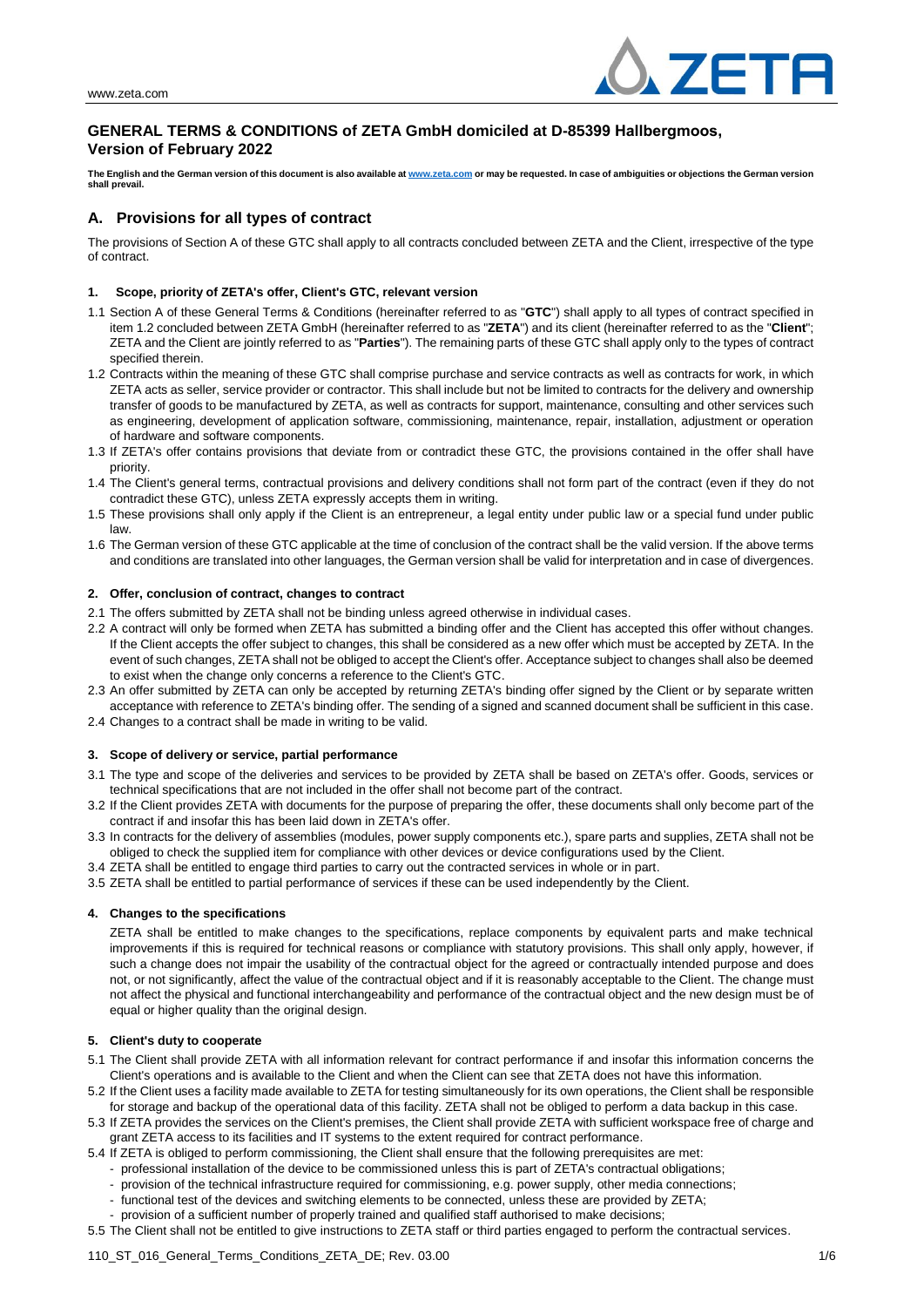

## **6. Performance period**

The performance periods shall be based on the details specified in the offer.

## **7. Self-supply reservation**

- 7.1 If ZETA is contractually obliged to deliver and transfer ownership of goods and obtains these goods from a third party trader or manufacturer, ZETA's performance obligation shall be subject to timely and faultless delivery by the third party. This reservation shall only apply if ZETA can provide evidence that it has concluded a cover transaction in good time, if ZETA is not responsible for the delayed or defective delivery by the third party, and if ZETA cannot obtain the goods by other reasonable means. ZETA shall notify the Client immediately after gaining knowledge of such delayed or defective delivery by the third party.
- 7.2 Both Parties shall be entitled to withdraw from the contract in the event of delayed or defective delivery to ZETA by a third party. The Client may withdraw from the contract only after having given ZETA a reasonable cure period and this period has expired without result.
- 7.3 In the event of withdrawal from the contract due to delayed or defective delivery by a third party, ZETA shall reimburse the Client for any counter-performance already made.
- 7.4 If the Client is not entitled to assert claims for damages against ZETA due to this self-supply reservation, ZETA shall in the event of withdrawal assign to the Client any claims for damages it has against the third party. Such assignment can only be demanded to the extent to which the Client has incurred damage.

## **8. Billing on a time basis**

- 8.1 If an hourly rate has been agreed for remuneration of services provided by ZETA, ZETA will record the hours worked on a daily basis using time sheets. These time sheets shall include the name and function of the employee as well as the object, date and duration of the activity.
- 8.2 ZETA will present the time sheets to the Client for inspection no later than on the working day following the end of the calendar week in question. Following inspection, the Client shall sign the time sheets and return them to ZETA within 6 working days, indicating any objections it may have. Time sheets that are not returned to ZETA within this period shall be deemed to have been accepted by the Client.

#### **9. Prices, billing and terms of payment**

- 9.1 All prices included in offers submitted by ZETA are quoted exclusive of value added tax.
- 9.2 ZETA will issue an invoice for the services rendered to the Client, which shall include all details required by law. The services rendered must be listed in the invoice such that they can be verified.
- 9.3 The Client shall pay invoices within 14 calendar days of receipt without any deduction. Payments shall be made by bank transfer to ZETA's account shown on the invoice.

#### **10. Set-off and retention rights of the Client, assignment of contractual claims**

- 10.1 The Client shall only be entitled to offset its own claims against ZETA's claims to payment of the purchase price, remuneration or compensation if such counterclaims are acknowledged by ZETA, undisputed, established by due legal process or ready for adjudication.
- 10.2 The Client may only assert a right of retention against ZETA's claims to payment of the purchase price, remuneration or compensation if the counterclaim on which the right of retention is based is acknowledged by ZETA, undisputed, established by due legal process or ready for adjudication.
- 10.3 The Client shall not be entitled to assign any of its claims under the contract to third parties or authorise third parties to assert such claims without the prior written consent of ZETA.

#### **11. Limitations of liability for breach of duty on the part of ZETA**

- 11.1 ZETA accepts unlimited liability for personal injury to life, body or health.
- 11.2 ZETA accepts unlimited liability for damage caused by wilful or grossly negligent behaviour of its officials or executives.
- 11.3 ZETA shall be liable on the merits for any culpable breach of material contractual duties.
- 11.4 ZETA shall be liable on the merits for breaches of any other duties, i.e. non-material contractual duties, if these have been caused wilfully or by gross negligence of vicarious agents.
- 11.5 ZETA shall be liable in terms of amount for compensation of typical and foreseeable damage in the circumstances mentioned in items 11.3 and 11.4 above.
- 11.6 ZETA will not accept any additional liability beyond the circumstances mentioned.
- 11.7 These limitations of liability shall apply to all contractual and statutory claims asserted against ZETA by the Client.

## **12. Inventions, intellectual property rights**

- 12.1 If ZETA must produce the contractual object based on specifications provided by the Client, such as design details, plans, drawings, models or other specifications, the Client shall warrant to ZETA that these specifications do not infringe any intellectual property rights of third parties, including but not limited to patent, trademark, design or copyrights. In the event of infringement the Client shall upon written request indemnify and hold harmless ZETA from and against any and all claims asserted against ZETA by the owner of the right infringed and any and all costs of legal defence.
- 12.2 ZETA shall be entitled to any and all copyrights, rights of use and industrial property rights in protectable inventions developed by ZETA during performance of the contract.
- 12.3 ZETA shall be entitled to any and all copyrights, rights of use and industrial property rights in respect of the offer documents prepared by ZETA, the services provided by ZETA and the documents prepared by ZETA during performance of the contract, such as plans, sketches, technical documents, samples, catalogues, brochures, illustrations etc. The Client shall not be entitled to transfer these to third parties or to modify, reverse engineer, decompile or reproduce the contractual object without the prior written consent of ZETA. The mandatory, indispensable provisions for software as specified in Sections 69 (d) and (e) of the Copyright Act (UrhG) shall remain unaffected.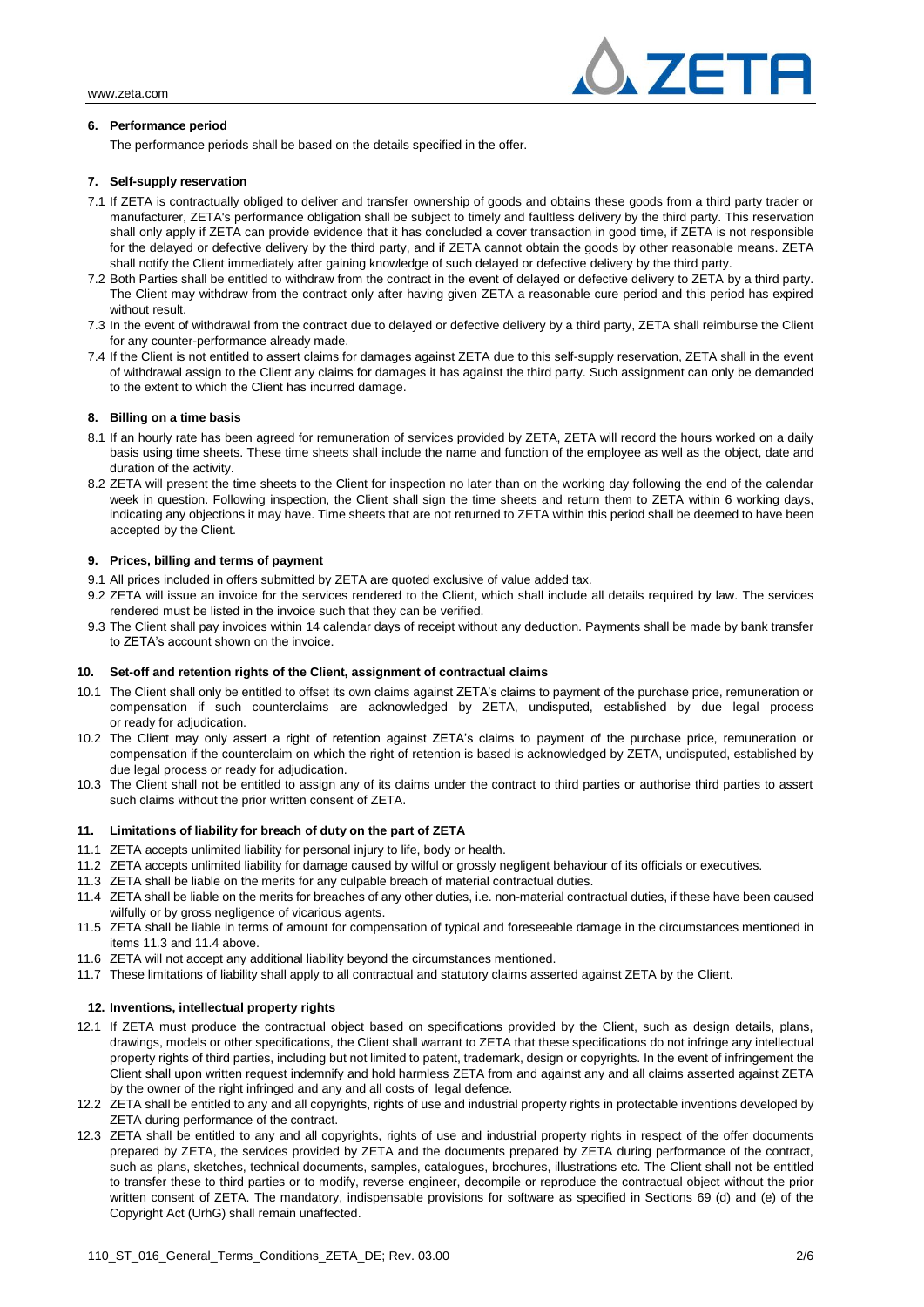

12.4 The Client shall use the information provided by ZETA only for the intended purpose of the contractual object and strictly safeguarding ZETA's interests. The documents provided may not be used – in any form whatsoever – outside the purpose of the contract without ZETA's consent. This shall also apply to the transfer to or use by third parties. All documents and data provided by ZETA shall immediately be returned to ZETA if no contract is concluded; the Client may not retain any copies of any form whatsoever.

## **13. Confidentiality, data protection, non-solicitation**

- 13.1 ZETA and the Client mutually agree for an indefinite period of time (i.e. beyond the termination of the contract) to maintain strict confidentiality in respect of any and all information pertaining to the business of the other party which is disclosed or otherwise becomes known to them as part of the contractual relationship (including the fact that a business relationship exists). This shall not apply to information which is already part of the public domain and information which must be disclosed in order to comply with statutory obligations (such as statutory disclosure obligations, e.g. vis-à-vis fiscal authorities). Other exceptions include disclosure to third parties subject to professional secrecy and disclosure in legal disputes where this is required to assert the rights of one of the Parties.
- 13.2 "Confidential information" within the scope of the contractual relationship shall be taken to mean any information about the object and content of the business of the contracting party (including but not limited to internal matters such as employee data, any form of business and sales figures, prices and conditions and other trade and business secrets of any kind whatsoever, irrespective of how this knowledge has been obtained) disclosed to the other contracting party during performance of the contract and which has previously not been part of the public domain.
- 13.3 ZETA and the Client shall mutually ensure the protection and confidentiality of confidential information of the other contracting party by taking the same measures they use to protect their own confidential information. If confidential information of the other contracting party must be disclosed to employees, affiliated companies or consultants for the purpose of performing the contract, the parties mutually agree to ensure that these persons are bound by confidentiality obligations that are equivalent to the confidentiality obligations of their own company. If sub-contractors or other third parties are employed for performance of the contract the confidentiality obligations shall also be imposed on the sub-contractor or other third party.
- 13.4 The Parties mutually agree to comply with applicable data protection laws (including but not limited to the GDPR) as well as any obligations resulting therefrom. The details of the processing of personal data by ZETA can be found in the Privacy Statement available on the ZETA website. By concluding a contract based on these provisions, the Client gives express consent that its data will also be transferred to ZETA affiliates or to third parties involved in processing the business case and/or preparing the consolidated accounts.
- 13.5 The Client shall not be allowed to solicit employees away from ZETA or a ZETA affiliate.

## **14. Choice of law, jurisdiction**

- 14.1 The contractual relationship shall be governed exclusively by Swiss substantive law to the exclusion of referral rules and to the exclusion of the UN Sales Convention.
- 14.2 All disputes arising out of or in connection with the contract and its performance shall be subject to the exclusive jurisdiction of the competent court in Zurich. The right of a party to bring legal action against the other party at its place of general jurisdiction shall remain unaffected. This jurisdiction clause shall not apply to claims for which a different exclusive jurisdiction is prescribed by law.

## **B. Special conditions for purchase contracts**

The conditions of Section B of these GTC apply in addition to the conditions of Section A of these GTC to all purchase contracts concluded between ZETA and the Client as well as all contracts that are subject to the sale of goods law. In mixed-type contracts, the provisions of Section B of these GTC shall additionally apply to the parts of the contract related to the sale of goods law.

## **1. Prices, packaging**

- 1.1 Unless otherwise specified in the offer, the sales prices offered by ZETA are quoted ex works, without insurance, exclusive of packaging, dispatch and disposal costs as well as any other charges and taxes, customs duties and fees.
- 1.2 The type of packaging of an item sold shall be determined by ZETA.

## **2. Reservation of title**

- 2.1 All goods delivered by ZETA to the Client shall remain the property of ZETA until all claims arising from the business relationship with the Client have been settled in full (current account reservation). This also applies to conditional claims and claims arising in the future.
- 2.2 The Client shall not be allowed to pledge goods delivered by ZETA or to transfer ownership to third parties by way of security as long as the reservation of title is in effect. All costs incurred by ZETA in seeking repossession of the goods shall be borne by the Client.
- 2.3 The Client shall be entitled to resell the goods delivered by ZETA subject to reservation of title in the course of ordinary business transactions, provided that the Client assigns the receivables arising from such resale to ZETA by way of security. The Client shall be authorised to collect the receivables from such resale. If the Client has concluded a current account agreement with its customer, the entitlement to resale shall be under the condition that the Client shall, instead of the receivables from the resale, assign to ZETA by way of security the balance receivable from its customer to the extent of the amount owed by the Client to ZETA. The Client shall be authorised to collect the outstanding balance. Any receivables assigned to ZETA by way of security according to this provision shall serve as security to the same extent as the goods delivered subject to reservation of title.
- 2.4 If the Client has agreed a prohibition of assignment for the receivables with its customer, the entitlement to resale specified in section 2.3 shall be deemed not granted.
- 2.5 If the items delivered subject to reservation of title are combined or inseparably intermixed with objects owned by the Client, the Client grants ZETA co-ownership of this uniform object in proportion of the objective value of the item delivered to the objective value of the uniform object. If the object with which the item delivered by ZETA subject to reservation of title is combined or intermixed, is owned by a third party, the Client hereby assigns all its claims against the third party arising therefrom to ZETA to the extent these concern the item delivered by ZETA. ZETA shall accept such assignment.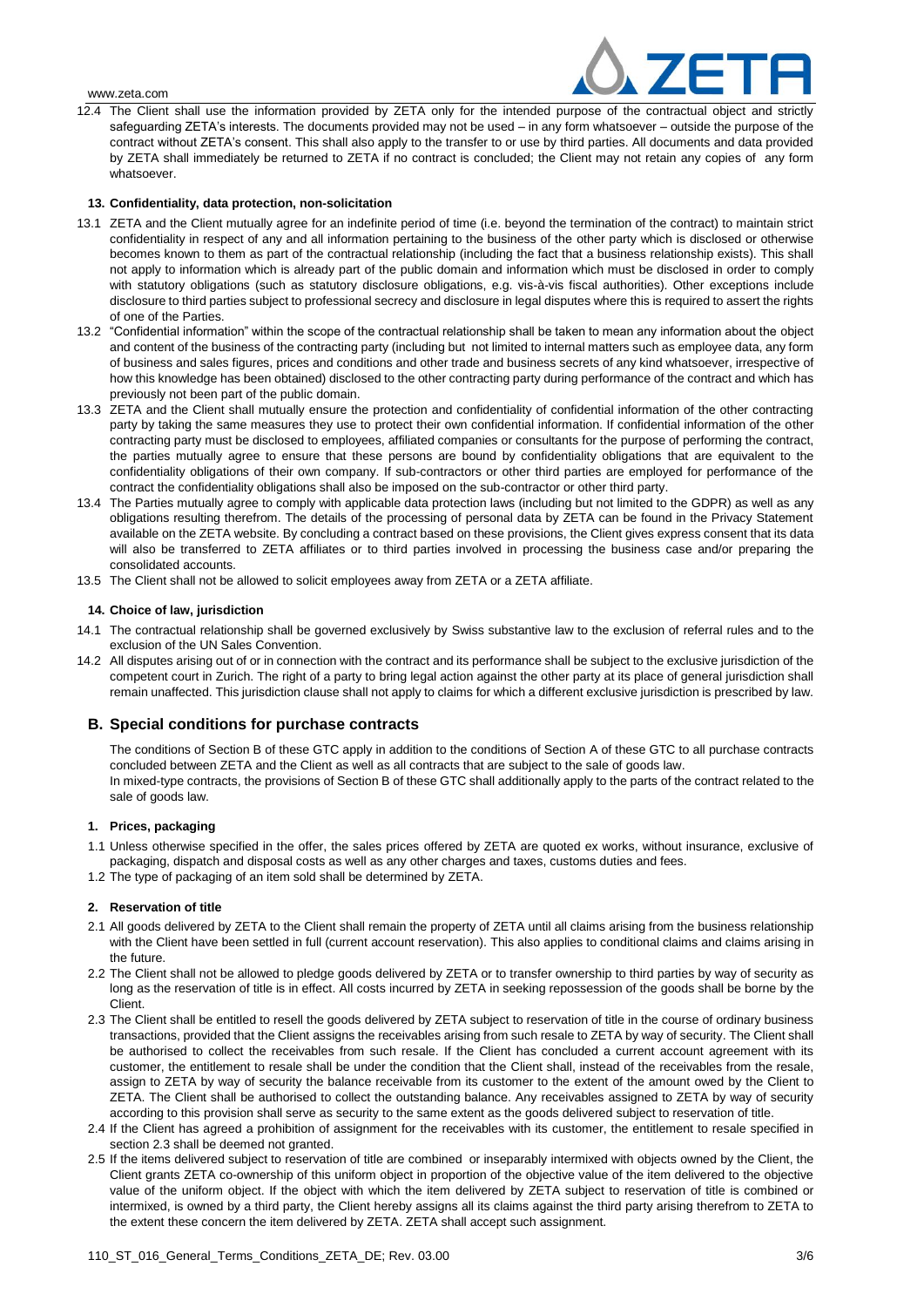

- 2.6 ZETA shall be entitled to withdraw the Client's entitlement to resell the items subject to reservation of title and to collect receivables from its customers if the Client defaults in payment or if its financial situation deteriorates significantly, in particular if the Client files for the initiation of insolvency proceedings in respect of its assets or has stopped payments.
- 2.7 In the cases mentioned in item 2.6, the Client shall enable ZETA to take back the reserved goods, communicate the assigned receivables and the corresponding debtors to ZETA, notify its debtors of the assignment of their receivables and provide ZETA with any information and documents required to collect the receivables. ZETA's taking back of contractual objects subject to reservation of title shall not be deemed to be a withdrawal from the contract. If ZETA expressly withdraws from the contract, it shall be entitled to sell the items on the open market; the proceeds therefrom shall be offset with the Client's liabilities minus the costs associated with the sale incurred by ZETA.
- 2.8 If the value of securities granted to ZETA exceeds ZETA's receivables from the Client by more than 20%, ZETA shall, at the request of the Client, release securities of its choice.
- 2.9 As long as the title of ownership has not yet been transferred to the Client, the Client shall be obliged to handle the contractual object with due care. As long as the title of ownership has not yet been transferred, the Client shall immediately notify ZETA in writing when the contractual object is pledged, seized or subjected to other interventions by third parties; the Client shall provide ZETA with any necessary information. If the third party is unable to reimburse ZETA for the judicial and extra-judicial costs of an action pursuant to Sec. 771 of the German Code of Civil Procedure (ZPO), the Client shall be liable for the loss incurred by ZETA.

#### **3. Software use**

- 3.1 Unless agreed otherwise, the software delivered by ZETA is standard software which has not been designed for the Client's individual requirements. Supply contracts for standard software (hereinafter referred to as "Software") are therefore purchase contracts. If the scope of contract includes Software of third-party manufacturers ZETA will provide the Client with the manufacturer's or supplier's original user documentation. ZETA shall not be obliged to provide any documentation beyond this scope.
- 3.2 If the contractual object includes Software, the Client shall be granted a non-exclusive, unrestricted and non-transferable right to use the software provided, including the corresponding documentation. The Software will be provided only for use on the item delivered. Use of the Software on other systems is prohibited.
- 3.3 The Client may copy, edit or translate the Software, or convert the object code into source code, only within the scope permitted by law (Secs. 69a et seq. of the German Copyright Act (UrhG)). The Client undertakes not to remove any manufacturer information – including but not limited to copyright notices – or alter such information without the prior express consent of ZETA.
- 3.4 If the contractual Software is from a supplier, the Client may use this Software exclusively in accordance with the supplier's licence conditions and terms of use, which will be made available to the Client upon request. All other rights in respect of the Software and documentation, including copies thereof, shall remain with ZETA and/or the supplier of the Software. The Client shall not be entitled to grant sub-licences.
- 3.5 The Client undertakes not to modify the Software without the express consent of ZETA and to install all software updates provided free of charge by ZETA or the supplier. The above shall apply without prejudice to Sec. 69d UrhG and Sec. 69e UrhG. The Client shall also be obliged upon request to activate software settings which enable software updates to be installed and to keep the default settings enabled. The Client shall also be obliged to use the possibilities of downloading free software updates communicated by ZETA or the supplier.
- 3.6 ZETA warrants that the contractual use of the Software by the Client will not infringe any third-party rights. The Parties mutually agree to immediately notify the other party in writing of any claims asserted against them for infringement of such rights.

## **4. Liability for defects of purchased software**

- 4.1 Claims for defects cannot be asserted for minor deviations from the agreed or expected condition and for minor impairment of usability. Software errors shall only be considered as defects if the defect occurs in the Software version current at that time. Product descriptions shall not be considered as warranties without separate written agreement. When upgrades, updates and new versions are delivered, claims for defects shall be limited to new features of the update, upgrade or new version compared to the previous version.
- 4.2 Defects must be notified in writing, providing a clear description of the error symptoms and, where possible, including screenshots or photos or other documents illustrating the defects. The notice of defect should allow the error to be reproduced. The above shall apply without prejudice to the Client's statutory duties regarding inspection and notification of defects.
- 4.3 If ZETA provides services in response to a notice of defect by the Client without being obliged to do so, ZETA may demand reasonable compensation for the services provided. This shall apply in particular where the material defect notified is not reproducible or attributable to ZETA. Compensation is also due for any additional expenses incurred by ZETA in remedying defects resulting from the Client's failure to comply with its duty to cooperate or improper use of the products or software.
- 4.4 In the event of proven material defects, ZETA will perform its warranty obligations by supplementary performance and will, at its choice, either supply a new software version free of defects or eliminate the defect. ZETA may also remedy the defect by indicating to the Client acceptable work-arounds for the defect. If a defect does not or only slightly impair the functionality, ZETA shall, to the exclusion of further claims for defects, be entitled to remedy the defect by supplying a new version or an update as part of its version, update and upgrade planning.
- 4.5 In the event of proven defects in title, ZETA will perform its warranty obligations by supplementary performance and will enable the Client to use the Software delivered or, at its option, a replaced or modified equivalent software in a legally compliant manner. The Client must accept a new Software version if the contractual scope of functions is retained and such acceptance is not unreasonable.
- 4.6 If, after unsuccessful expiry of a first grace period, the Client has given ZETA another reasonable grace period which has also expired without result, or if a reasonable number of attempts at supplementary performance have failed, the Client may choose to assert legal claims pursuant to the statutory requirements.
- 4.7 If the Client withdraws from the contract, the Client's right to use the Software licensed or otherwise provided by ZETA shall lapse. The Client shall, at the choice of ZETA, either (i) return the Software to ZETA, including any copies thereof, or (ii) destroy the Software and confirm such destruction in writing to ZETA. This shall apply without prejudice to the Client's right to assert a claim for defects and the corresponding right to refuse performance and right of retention.
- 4.8 If the defect is caused by faulty software provided by a supplier and if this supplier does not act as a vicarious agent of ZETA, i.e. ZETA merely passes third-party software on to the Client, the Client's claims for defects shall initially be limited to the assignment of ZETA's claims against its supplier. This shall not apply if the defect is caused by improper use of the supplier's software for
- 110 ST\_016 General Terms Conditions ZETA DE; Rev. 03.00 4/6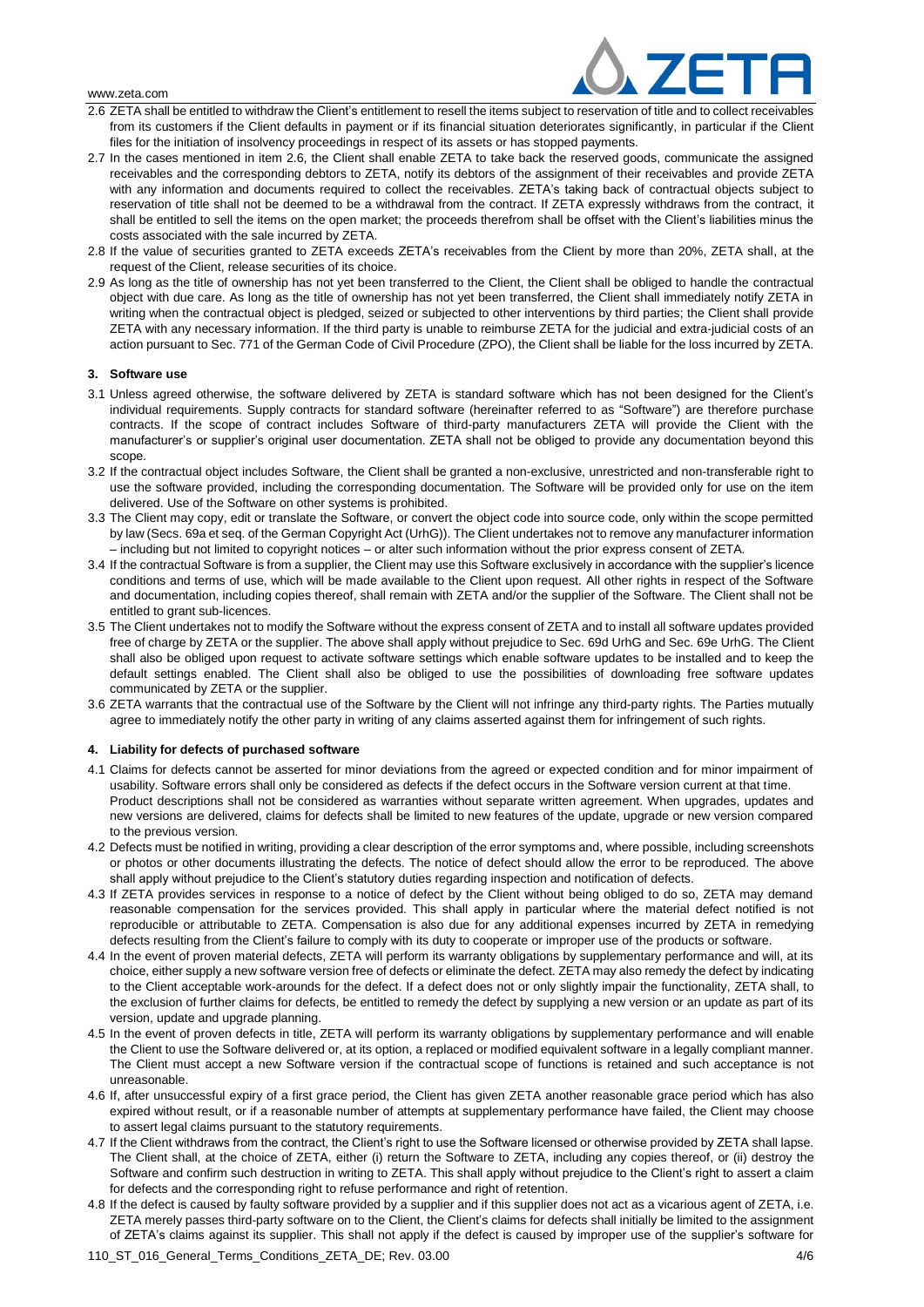

which the Client is responsible. If the Client is unable to assert its claims for defects against the supplier out of court, ZETA's subsidiary liability for defects shall remain unaffected.

- 4.9 Non-compliance with the installation conditions and installation instructions provided by ZETA or its suppliers as well as software modifications or extensions made by the Client itself or via third parties, shall lead to forfeiture of the Client's claims for defects unless the Client can prove that such non-compliance with the installation conditions and installation instructions or software modification or extension did not cause the defect. ZETA will not accept any liability for defects caused by improper handling or operating conditions or use of unsuitable operating materials by the Client.
- 4.10 ZETA may refuse supplementary performance until the Client has paid the agreed compensation (minus an amount proportionate to the economic significance of the defect) to ZETA.
- 4.11 Clause B.7 shall apply in addition to Clause B.4 for software purchases.

## **5. Transfer of risk**

- 5.1 Where dispatch has been agreed, the risk shall pass to the Client upon delivery to the forwarding agent. This shall also apply when ZETA is additionally responsible for the installation of the purchase item and irrespective of the pricing agreed for the delivery.
- 5.2 If ZETA is also responsible for delivery, the risk shall pass to the Client upon delivery at the agreed place of performance.
- 5.3 If the item is delivered to a client based outside of Germany (within or outside of the European Union), the risk shall pass to the Client according to the Incoterms 2020 clause agreed in writing. If the Parties have not agreed on a specific Incoterms clause, the clause "EXW" D-85399 Hallbergmoos, Zeppelinstraße 1 according to Incoterms 2020 shall apply to deliveries outside Germany.

#### **6. Commissioning and acceptance**

- 6.1 Contractual objects installed and commissioned by ZETA require formal acceptance of the item delivered no later than one week after ZETA states that it is ready for operation. Acceptance shall be effected following successful proof of performance by both Parties signing the acceptance report prepared by ZETA. The contractual item shall thus be considered as accepted.
- 6.2 If ZETA is contractually obliged to provide proof of performance, such proof shall be provided as part of the functional test. Once this proof has been provided the Client may not demand additional test runs.
- 6.3 Commissioning shall be based on the test procedures and test programmes (functional test) developed by ZETA. The result of the functional test shall be recorded by the Parties in the acceptance report.
- 6.4 Minor deficiencies which do not impair the normal use of the item delivered shall not entitle the Client to refuse acceptance. Minor deficiencies shall be recorded in a non-conformance report as part of the acceptance report.
- 6.5 The Client shall not be entitled to use the item delivered independently prior to signing the acceptance report. If, however, the Client uses the item prior to signing the acceptance report, acceptance shall be deemed to have occurred upon commencement of such use. If acceptance is delayed for more than five working days for reasons for which the Client is responsible, acceptance shall be deemed to have occurred on the day ZETA notified the Client that the item is ready for operation.

#### **7. Client's claims for defects, limitation period**

- 7.1 If supplementary performance by ZETA fails, the Client may withdraw from the contract or reduce remuneration. The Client shall have no claim to demand reimbursement of futile expenses.
- 7.2 The Client shall, prior to returning the contractual item and irrespective of the content of the claim for supplementary performance, inform ZETA that it plans to return the item, including the type of dispatch, and in particular the type of packaging. ZETA must be given the opportunity to make its own arrangements for dispatch and packaging.
- 7.3 If the contractual item delivered by ZETA was subsequently transported to a place other than the place of performance by the Client, the Client shall reimburse ZETA for any additional costs incurred in supplementary performance because the contractual item is no longer located at the contractual place of performance. This shall not apply when such transport has been in compliance with the agreed or intended use.
- 7.4 The Client's claims for defects shall expire 12 months after the beginning of the statutory limitation period. This shall not apply to claims for damages asserted by the Client for personal injury to life, body or health and claims for damages asserted by the Client for damage caused by ZETA by gross negligence or intent, in which case the statutory limitation periods shall apply. This regulation shall not affect any claims based on the Product Liability Act.

## **C. Special conditions for service contracts**

The conditions of Section C of these GTC apply in addition to the conditions of Section A of these GTC to all service contracts concluded between ZETA and the Client. In mixed-type contracts, the provisions of Section C of these GTC shall additionally apply to the parts of the contract related to service contract law.

#### **1. Partial payments, final invoice**

- 1.1 If the performance of services by ZETA is expected to last more than one month, the Client shall be obliged to make partial payments at reasonable intervals. ZETA will issue separate partial invoices, which list the services already performed, the resulting remuneration, any partial payments already made and the outstanding partial payment in a verifiable manner.
- 1.2 The Client shall pay partial invoices within 8 calendar days of receipt without any deduction. Payments shall be made by bank transfer to ZETA's account shown on the invoice.
- 1.3 After full performance of the contractual services ZETA will issue a final invoice, which lists the services performed, the resulting total remuneration, all partial payments already made and the final payment in a verifiable manner.
- 1.4 The Client shall pay the final invoice within 14 calendar days of receipt without any deduction. Payments shall be made by bank transfer to ZETA's account shown on the invoice.
- 1.5 Payment terms included in ZETA's offer shall take precedence over the above provisions.

#### **2. Limitation period for claims for breach of duty**

The Client's claims for breach of duty on the part of ZETA shall expire 12 months after the beginning of the statutory limitation period.

This shall not apply to claims for damages asserted by the Client for personal injury to life, body or health and claims for damages